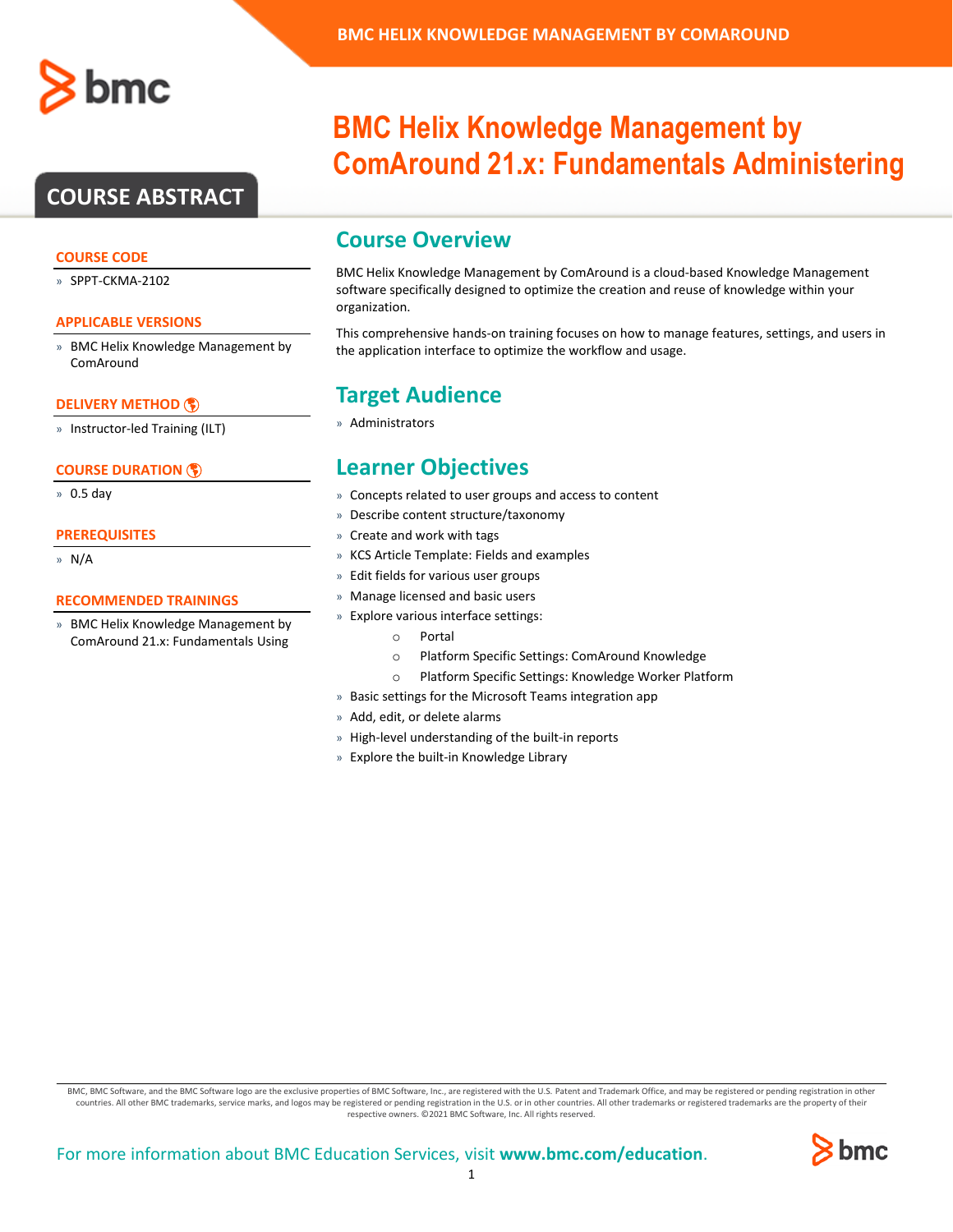

# **BMC Helix Knowledge Management by ComAround 21.x: Fundamentals Administering**

# **COURSE ABSTRACT**

#### **COURSE ACTIVITIES**

- » Classroom Presentations
- » Group exercise
- » Quizzes

#### **BMC HELIX KNOWLEDGE MANAGEMENT BY COMAROUND LEARNING PATH**

» **Find Courses - [BMC Software](https://www.bmc.com/education/courses/find-courses.html#filter/%7B%22type%22%3A%22edu-specific-types-220818351%22%2C%22products%22%3A%22education-products-138131084%22%7D)**

### **[CERTIFICATION PATHS](http://www.bmc.com/education/certification-programs)**

» This course is not part of a BMC Certification Path.

### **[DISCOUNT OPTIONS](http://www.bmc.com/education/customer-service/customer-service.html)**

- » Have multiple students? Contact us to discuss hosting a private class for your organization
- » **[Contact us for additional information](http://www.bmc.com/education)**

# **Course Modules**

#### **Module 1: Foundation**

- » Roles and privileges: overview
- » Knowledge article states and visibility
- » User groups
- » Content access

#### **Module 2: Content Structure/Taxonomy**

- » Recommendations
- » Setup
- » Examples

#### **Module 3: Creating and Working with Tags**

- » Considerations
- » Strategy

#### **Module 4: The KCS® Template**

- » Benefits
- » Fields
- » Examples
- » Customizations

## **Module 5: Administration Module Overview**

- » Overview
- » Edit organization details

## **Module 6: User Groups**

- » Overview
- » Edit fields

### **Module 7: Managing Licensed Users**

- » Overview
- » Add a licensed user
- » Edit a licensed user
- » Search for a licensed user
- Remove a license
- » Delete a licensed user

#### **Module 8: Managing Basic Users**

- » Add a basic user
- » Search for a basic user
- » Assign a license to a basic user
- » Delete a basic user

#### **Module 9: Portal Settings**

- » General information
- » Configuration settings

#### **Module 10: Platform Specific Settings: ComAround Knowledge**

- » Overview
- » Interface settings

### » Graphical customizations

### **Module 11: Platform Specific Settings: ComAround Self-Service**

- » Overview
- » Graphical customizations
- » Customizable text

### **Module 12: Platform Specific Settings: Knowledge Worker Platform**

- » Overview
- » Graphical customization: Logotype
- » Share knowledge

# **Module 13: Microsoft Teams**

- **Integration App**
- » Overview
- » Share customization

### **Module 14: Alarms**

- » Add an alarm
- » Edit and delete alarms

### **Module 15: Reporting and Analytics**

» Built-in reports: Overview

BMC, BMC Software, and the BMC Software logo are the exclusive properties of BMC Software, Inc., are registered with the U.S. Patent and Trademark Office, and may be registered or pending registration in other countries. All other BMC trademarks, service marks, and logos may be registered or pending registration in the U.S. or in other countries. All other trademarks or registered trademarks are the property of their respective owners. ©2021 BMC Software, Inc. All rights reserved.

2